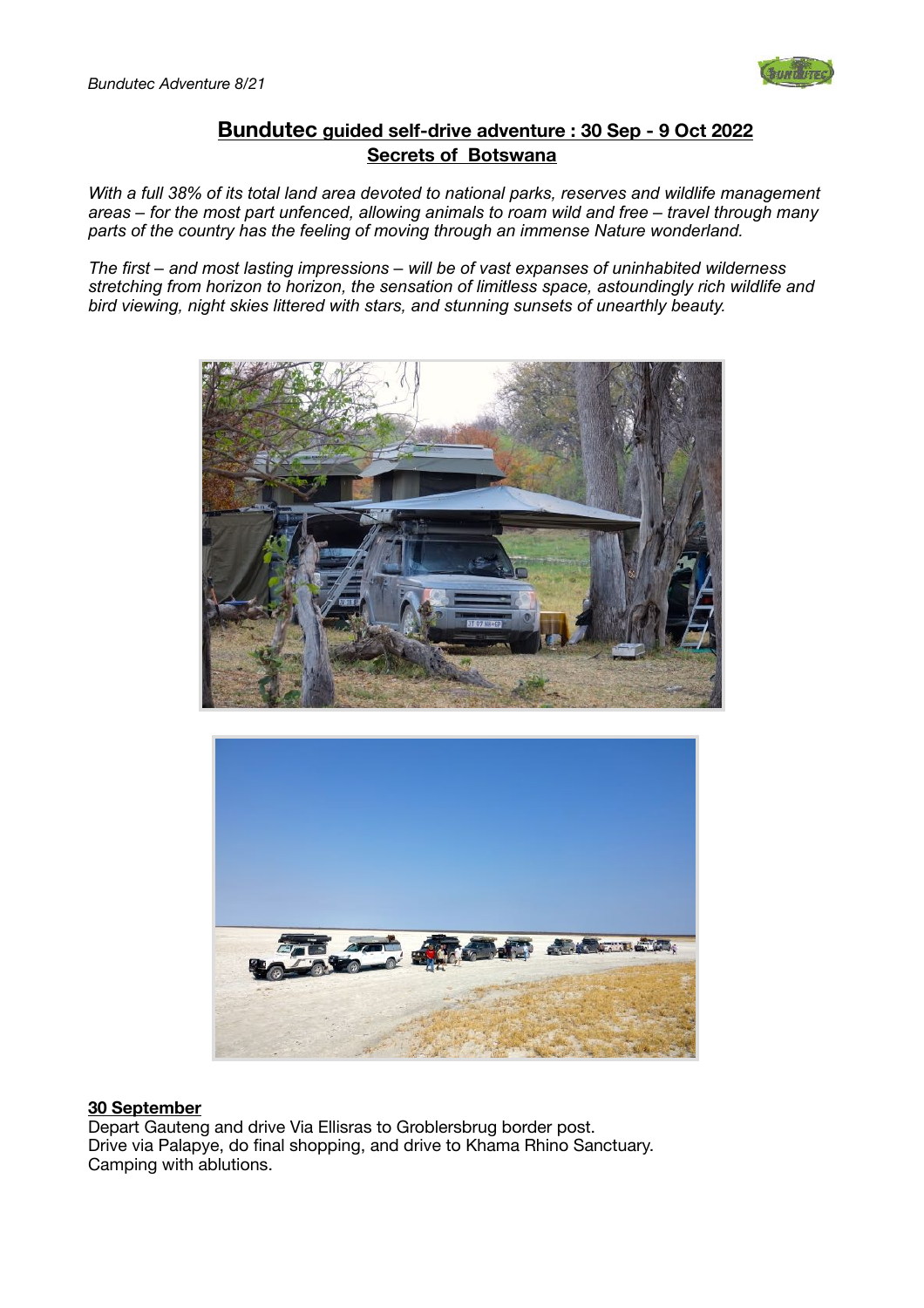

### **1 October**

Depart from Khama and drive to the Makgadikgadi Pans.

Mystical Lekhubu **(**Kubu) Island is our overnight destination. It is extremely difficult to describe the atmosphere that enfolds this vast expanse of 12 000 square km of nothingness, the subtle hues at sunset that change the landscape into a wonderland of surrealistic beauty. Camping with very limited ablutions.



#### **2 October**

We depart early morning, as we have to cross the huge Ntwetwe pan and extensive grasslands on our route. This is a spectacular, but very dusty drive. Our destination is Planet Baobab close to Gweta. Planet Baobab has the biggest, coolest swimming pool in the Kalahari. Camping with facilities

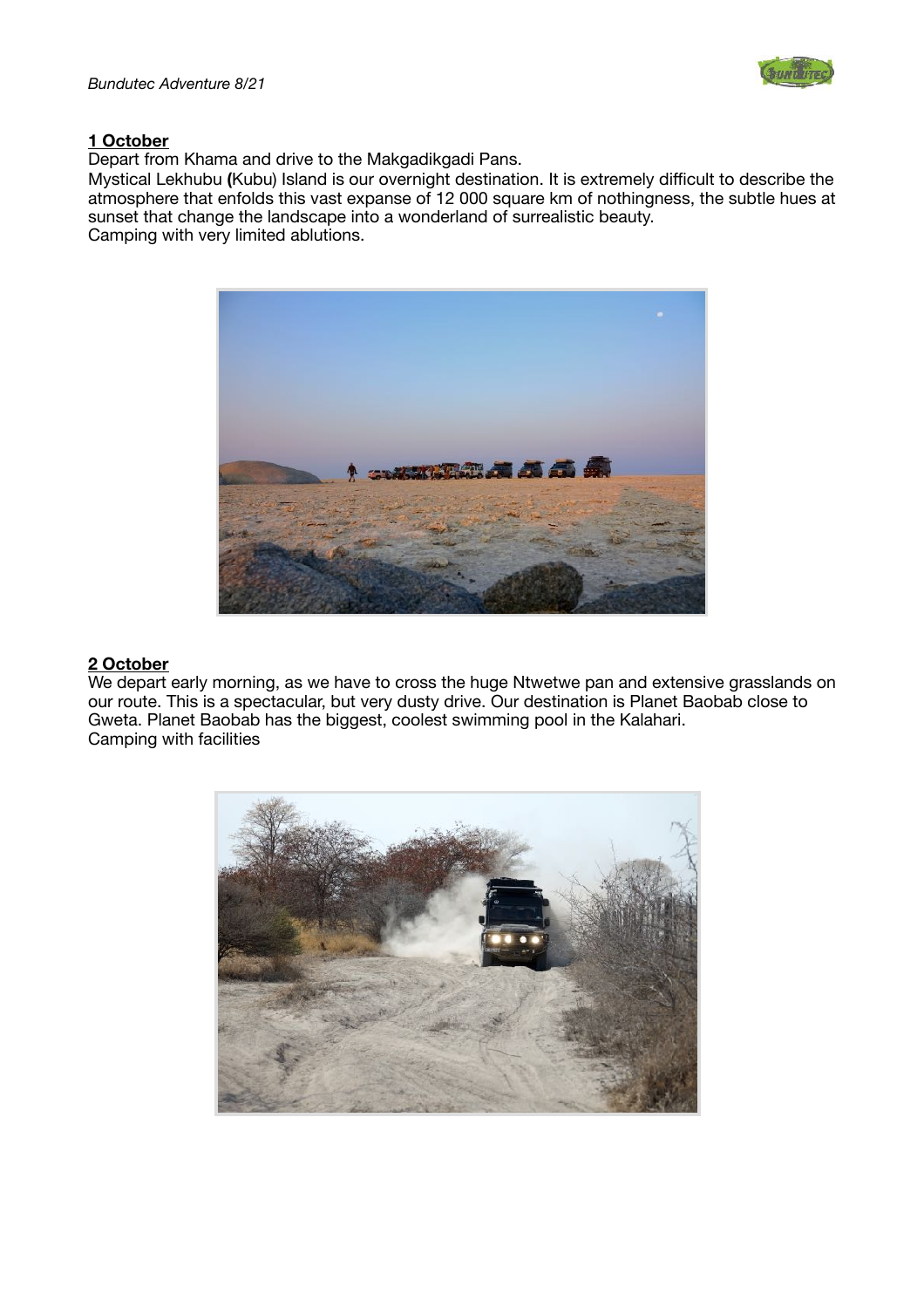

## **3 October**

Depart and drive with the A3 tar road to Maun where we will stock up for the next four days of wilderness camping.

There will be time this afternoon to take a scenic flight over the Okavango Delta (own cost) Camping at Sitatunga Camp or similar

## **4,5,6 & 7 October**

We will camp along one of the tributaries of the Khwai river on the eastern areas of the Okavango Delta, boasting one of the most diverse and richest ecosystems on the continent. This makes for spectacular game viewing and bird watching, including all major naturally occur-

ring herbivore and carnivore species in the region (including Lechwe and Sitatunga), and over 400 species of birds ......

Wilderness camping - no ablutions



#### **8 October**

Depart from this paradise, make our way back to Maun from where we will hit the main tar road back to Gweta and further east to Nata. Camping with facilities

#### **9 October**

Depart Nata, and drive via Francistown to the Martinsdrift border post Cross the border back into South Africa.

## **End of safari**

Total distance: Approx 2500 km

**Bundutec Rate: R 7500.00 per person (Max 10 vehicles)** 

(Normal rate R 9500.00 per person)

**Included**  Professional Guide: Johan Kriek (ex Botswana registered guide) Camping fees Adventure